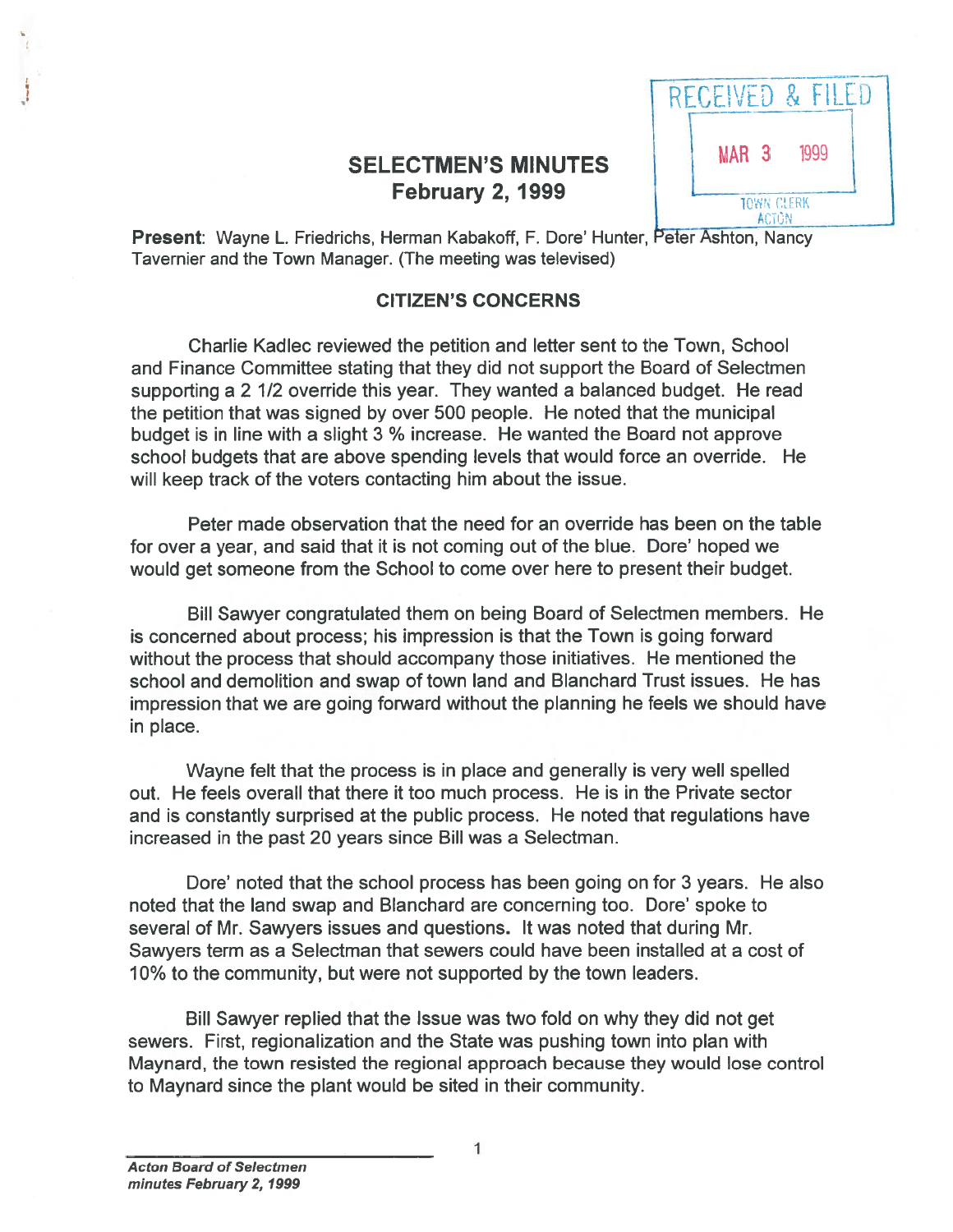Joe Boldger asked who has the functional contractual responsibility of the final <sup>p</sup>lacement of contracts, like schools and sewers. Wayne replied Regional School Committee handles Jr. and Sr. High Schools and the Town Manager the balance.

Gloria Jacobs - Spoke about Beaver issues on Flint Road. Financially she feels that the Town should ge<sup>t</sup> going and ge<sup>t</sup> <sup>a</sup> trapper. Don said he went to the site with the State and found that someone over the weekend and taken out <sup>a</sup> portion of the dam. The State said that they wanted to call the environmental police, but have backed off. They will not <sup>g</sup>ive us permission until the late Spring. The bottom line is we need State Permission and the State has indicated we can trap anytime we want, however, the pelts from the last dam averaged out to be \$250 per animal pelt. He said that the State will not gran<sup>t</sup> the demolition of the dam. They might let us take it down to the water level in November and this would save the Crustaceans. We have to determine the lowest septic system and then they can work to that number which is the lowest bed and bring this information to the State's attention. Joe Boldger asked who has the functional contractual reeponsibility of the School Committee handes. IKe schools and sevens. Way rereptial Regional<br>School Committee handes. IK as chools and seven Sing reptial Regional<br>parti

Paul Wasserbheor 55 Flint Road. The water has never been this high, it is on top of his leaching field, now is the critical time and don't know if they can wait until Spring, it is going to go higher than leaching fields, it is beyond high currently. He stated that no one had tampered with the dam. Don noted that it must have taken place over the weekend, but it certainly had been tampered with which made the State people very uncooperative.

Dore' said we needed ge<sup>t</sup> the water down and to monitor it and find the low field and let the State see it. He urged the neighborhood to ge<sup>t</sup> the neighbors out there with the State people and to fax, write and make the situation known to the people that have the power to resolve this in an immediate way, the State.

DORE' HUNTER - Moved to authorize Town Manager to spend up to \$2,000 to trap the beavers in the Flint Road area. NANCY TAVERNIER - Second. UNANIMOUS VOTE.

### PUBLIC HEARINGS AND APPOINTMENTS

### TREE REMOVAL HEARING — HARRIS STREET

Dean Charter outlined the Tree removal process. It was noted that they cannot construct the street unless the two trees are removed. He and Engineering after looking at the tree feel that they could save the oak. Ian Rubin the Engineer felt that the pine could not be saved. DORE' HUNTER - Moved the authorization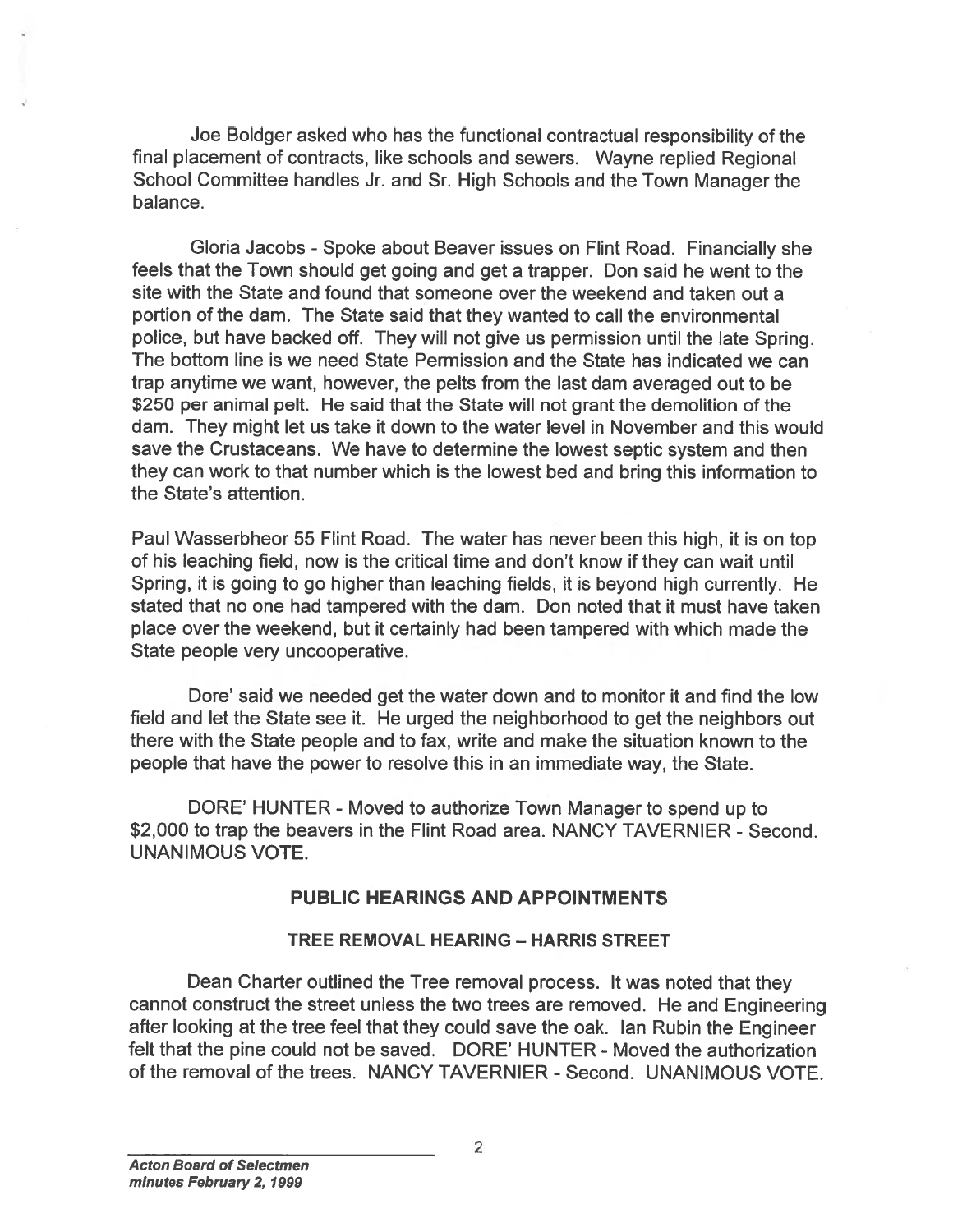### SPECIAL USE PERMIT **VETERINARY DENTAL-198 GREAT ROAD**

The landowner, Mr. Moran will empty the catch basin and install <sup>a</sup> sign that the parking lot is subject to flooding. She has been practicing as <sup>a</sup> mobile veterinarian and also two days <sup>a</sup> week at Tufts in Grafton. She will treat 3 animal usually per day. WAYNE FRIEDRICHS - Moved to approve and NANCY TAVERNIER -Second. UNANIMOUS VOTE.

### SELECTMEN'S BUSINESS

SANFORD SALES - He said he is now in compliance. He has towed cars out to make the compliance number. He was asked about the outstanding alarm fees. Dore' felt a month extension of the Class II License is all he could recommend. He reminded him that being in compliance means being in compliance every day, not just once per month and noted he will not tolerate any more of Mr. Sanford's stalling. HERMAN KABAKOFF Moved to extend the License to March 3, 1999. PETER ASHTON - SECOND. 4-1, Wayne Friedrichs - Abstaining -Motion passed.

Mr. Guba spoke about the continued problem with parking. He did not want to see the number of cars return to the site. He read from his letter that he submitted to the board for their discussion tonight regarding Mr. Sanford's business.

## FY2000 BUDGET DISCUSSION

EDC -Wayne asked that the Board acknowledge that they exist and need staff suppor<sup>t</sup> but we will continue work within the existing staff framework. DORE' HUNTER - Moved to acknowledge the work that existing staff if performing in the way of EDC support. HERMAN KABAKOFF - Second. UNANIMOUS VOTE.

### NANCY TAVERNIER'S Concernslcomments:

Nancy spoke about Audubon Hill Gift Fund which must be used for senior services only. The Web site most likely will not be supported and urged volunteer suppor<sup>t</sup> or gran<sup>t</sup> by local business. She is anxious to have MIS person on Board in the Finance Dept John said that he can't guarantee and we have not seen applicants with those qualifications. Don wanted to have a contract person do it and the Board agreed they needed <sup>a</sup> full time reasonable talent and felt it was <sup>a</sup> good investment. Wayne thought we needed to fill the position <sup>2</sup> years ago. .Nancy noted she is also thinking about moving up library help on the priority list. SPECIAL USE PERNIIT<br>The landowing, Mr. Moran will empty the eatch basin and initsal is also<br>the parking of its subject to flooding. She has been preciding as a mobile<br>the parking of its subject to flooding. She has been pr

### **HERMAN KABAKOFF'S Concerns/Comments:**

Herman reviewed his memo of suggestions. He felt the sidewalks could be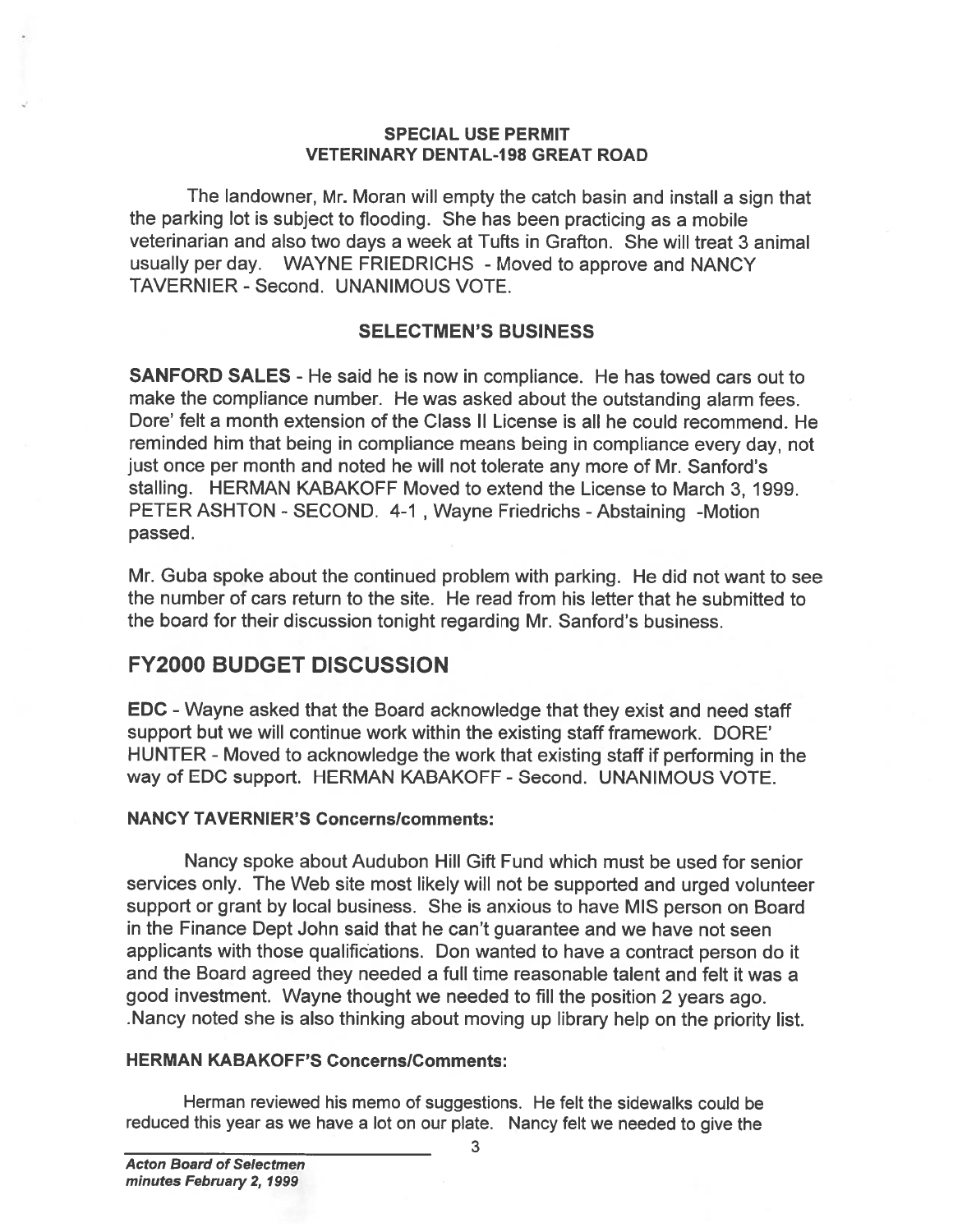Staff also counseled the Board about Chapter 90 monies and urged retention in the budget of some funding for sidewalks. HERMAN KABAKOFF — Moved to reduce from 60,000 to \$30,000 DORE' HUNTER — Second. UNANIMOUS

BOH Manhole cleaning -Don said that it could have negative outcome as this was par<sup>t</sup> of the watershed-trading program. Dore' noted we are trying to demonstrate that we are reducing phosphorus levels. Herman wanted to save 15,000 by doing it later. HERMAN KABAKOFF - moved to not fund the catch basin item in the BOH Request- WAYNE FRIEDRICHS — Second. UNIAMOUS VOTE.

Highway - #13 he noted #10 compelling reason to replace vehicle and after loader description felt we could ge<sup>t</sup> one more year. He wanted to have the vehicles on <sup>a</sup> rotation basis like the Police Cruisers replacement to replace the vehicles. Nancy noted that the cruisers are apples to apples highway equip is used differently and prone to breakdowns and felt that David made compelling case about the repairs. Peter noted that there appears that <sup>a</sup> plan for 5 years is in place. He felt we should replace both items. Wayne felt that the Highway was very careful and felt they needed the vehicles if they asked for them. HERMAN KABAKOFF — Moved not to fund front end loader #13 NANCY TAVERNIER - Second 1-4 motion lost

GUI - MIS Budget - Herman asked if we had <sup>a</sup> choice not to upgrade. He would sugges<sup>t</sup> we postpone if no urgency from functional perspective. This would ge<sup>t</sup> us click and point and suppor<sup>t</sup> for existing system. He wanted to pu<sup>t</sup> off or delay for <sup>a</sup> year. We have <sup>a</sup> choice, yes, and Pentimation will suppor<sup>t</sup> us. John thinks it is worthwhile. Wayne felt if it is worth \$3,000 per year we should ge<sup>t</sup> it now. Nancy felt we needed it. Peter felt productivity is worth it. HERMAN KABAKOFF Moved to delay for <sup>a</sup> year. NANCY TAVERNIER — 1-4 Motion failed.

GIS - MIS #9 - Herman felt we should give it more thought and delay <sup>a</sup> year of the \$1 00,000. John said that this is an incremental program and the reason you don't see the plan is we are doing discrete full segments. We won't have overlays of soils but we will have <sup>a</sup> plan to work with every day. We will only bring forward what we can implement and work with. It was noted that this is the Town Atlas work, this is the basic raw data building and is first step. He suggested we take <sup>a</sup> look at converting everything over to GIS in quantified pieces as Bob Miller was alluding to. Wayne felt this is <sup>a</sup> MIS project and should be assigned to MIS Person. Herman wanted <sup>a</sup> full project evaluation and <sup>a</sup> quantive plan spanning <sup>x</sup> years so we know what we are taking about. The \$100,000 stands alone and we can use this even if we don't go forward with the whole package. Peter wanted to have Doug's savings and Wayne wanted MAPC thoughts as to other town's looking into it. Staff also counneled the Board about Chapter 60 monies and urged retention in the budget of some furding for sidewalks. HERMAN KABAKOFF-Moved to reduce a see part of the watersted-trading program. Dore' though is compariso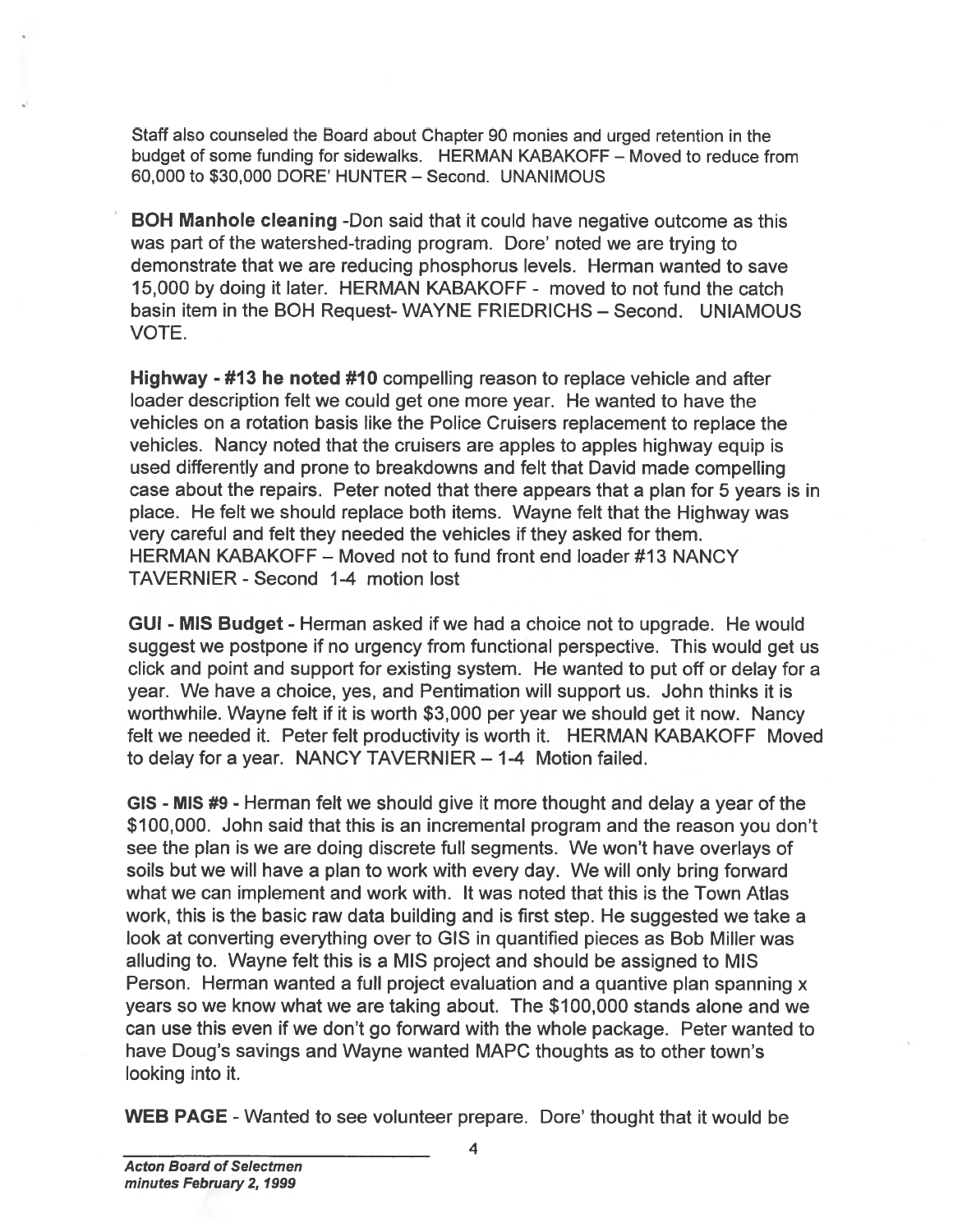helpful to attract business. Herman felt that we could ge<sup>t</sup> <sup>a</sup> citizen to prepare <sup>a</sup> quality web page. He felt we would have many offers, and he is confident we would be able to prepare it with volunteers.

HERMAN KABAKOFF - Move not to support #24 - NANCY TAVERNIER 0 Second. UNANIMOUS VOTE.

Natural Resources #17 - Little League fields he felt we should ge<sup>t</sup> <sup>a</sup> donation for this and not fund it with town funds. Wayne noted the single most used location are the playing fields. These are matching funds to donations. Withdrawn

Speed Trailer - Herman felt we could use the funds better. And noted he is trying to be fiscally responsible. HERMAN KABAKOFF - Moved to move it off and not fund. NANCY TAVERNIER — Second. 1-4 Motion failed.

StreetLights - He is suggesting we leave alone until budget, reviewed \$65,000.

MIS person He wanted to add at \$35,000, Nancy felt we could pu<sup>t</sup> it in the <sup>p</sup>lace of the web page. — HERMAN KABAKOFF - Moved to include. NANCY TAVERNIER — Second. UNANIMOUS VOTE.

Thermal Imaging Camera - He felt that this was <sup>a</sup> good idea. Don Johnson said he did not recommend it and felt the value of this as insurance for us is low to nil because we don't ge<sup>t</sup> many working fires. He felt we needed at least 4 to have it work, because they would lose time returning to another station if it were in <sup>a</sup> different area than the responding apparatus. Herman rescinded his reques<sup>t</sup>

ECD is rescinded per the earlier discussion.

FIRE TRUCK - Dore' is still concerned about the issues of the Fire requests. He felt that we should wait until latter and we should look for overall <sup>p</sup>lan for replacing fire equipment. He felt it might be <sup>a</sup> goo<sup>d</sup> time to step back and look at getting rid of snorkel and lets be able to stand before town meeting and here is our scheme long range on how to handle it. He was troubled that an<sup>11</sup> year vehicle that is stored inside should be in such bad shape, why are they rusty. Dore' will defer and have the Chief come in to defend it. helpful to attract business. Herman<br>
quality web page. He felt we would<br>
would be able to prepare it with volui<br>
HERMAN KABAKOFF - Move not to<br>
Second. UNANIMOUS VOTE.<br>
Natural Resources #17 - Little Leag<br>
this and not fun

Elderly Tax issue - Peter is unclear about the memo and needed clarification, it was noted that the overlay could fund it. Nancy thought that maybe the \$130,000 Audubon <sup>g</sup>ift fund could be used to write off the funding. Johh thinks the check off might also qualify for funds from the Gift Fund.

## Operating Budget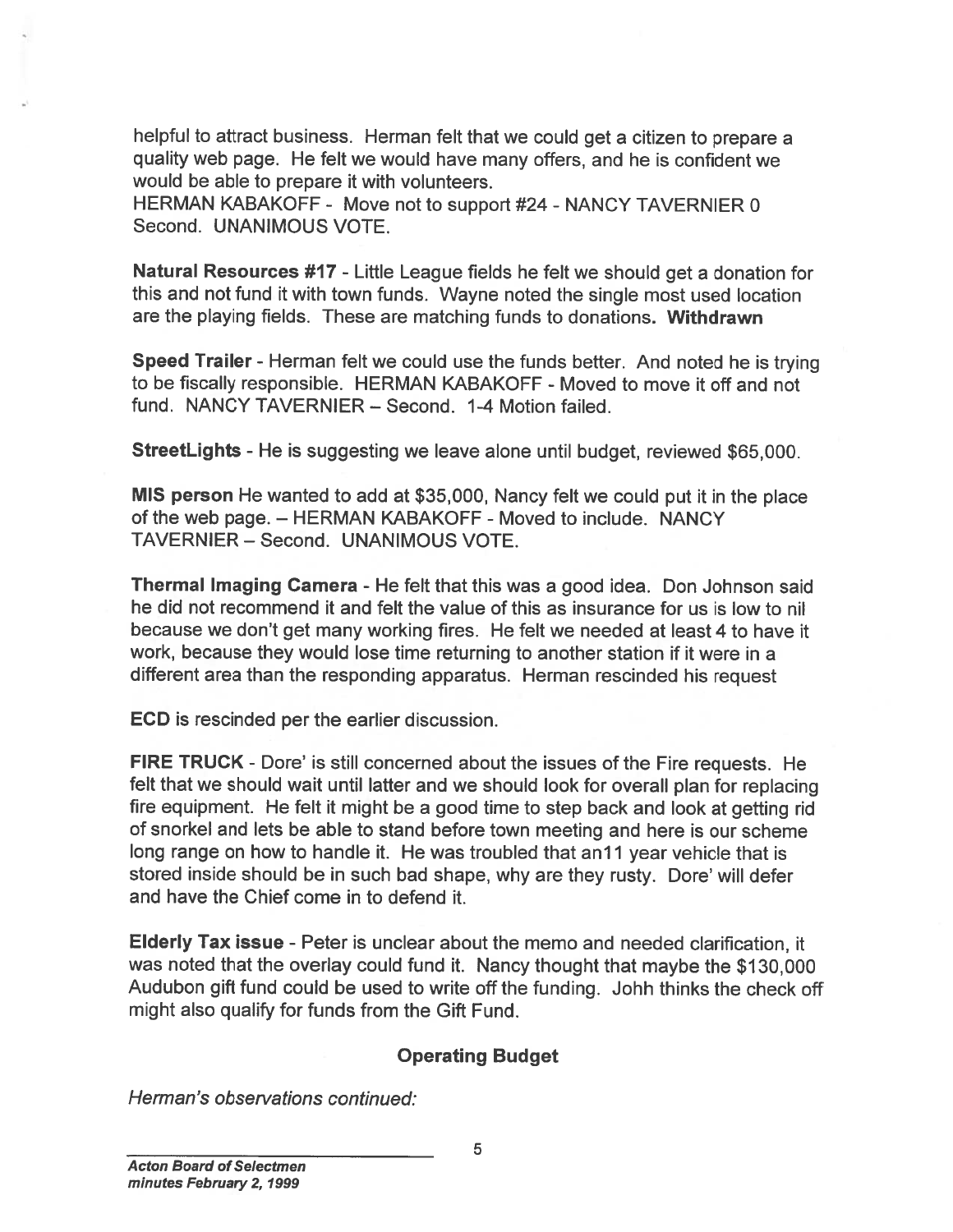#52190 -Assessors - he feels it is over budgeted by \$4,000.

Collector - Personnel might want to defer one of those people. John spoke to filling both positions. HERMAN KABAKOFF - Move that we take \$50,000 personnel service for collectors department - Motion fails

Lock Box 52197 - Optional and felt we could have in case we wanted to use it. HERMAN KABAKOFF - Moved to remove funding by \$12,000. PETER ASHTON - Second. UNANIMOJS

**52195 - Legal Foreclosure** - Herman said he would ask for reduction, John said they will be using all of the \$26,000 for takings. John said it funds free cash. Herman rescinded

52190 - Professional services - John will get back about recoded information question.

52270 - Hazardous Waste Day Includes funds for two days of collection.

Veteran's Benefits - HERMAN KABAKOFF - Move to reduce item 27100 to \$10,000. NANCY TAVERNIER - Second. UNANIMOUS VOTE.

Street Lighting - Municipal Properties - Herman was concerned about the \$65,000 to buy lights. He said they don't need the \$124,000 if we buy poles. John doubled budgeted it and felt we should take down the warrant article instead of budget.

Diesel fuel - Peter questioned price. It was explained that we have <sup>a</sup> contract and the price is fixed.

Sick Leave Situation in the Fire Department - Don has tried to negotiate <sup>a</sup> wellness program in the contract. The numbers are not very encouraging. We are continuing to look at options, Don is not terribly confident we can solve it. Dore' noted his frustration that this could not be resolved. #52190 - Assessors - he feels it is over budget<br>
Collector - Personnel might want to defer one of<br>
filling both positions. HERMAN KABAKOFF - Mo<br>
personnel service for collectors department - Mo<br>
Lock Box 52197 - Optional a

QUINN BILL - Herman noted the bill is funded fully. And questioned why. It was noted we have to have the funds if the State does not meet its obligation.

Moving the small dollars into the budget - Fire alarm, radio call check, and additional items to be discussed at the next meeting.

Dore' noted that we needed to remove Article II sewer pump Station for the Warrant.

Nancy asked if we were going to continue to produce 1,000 Budget Supplements